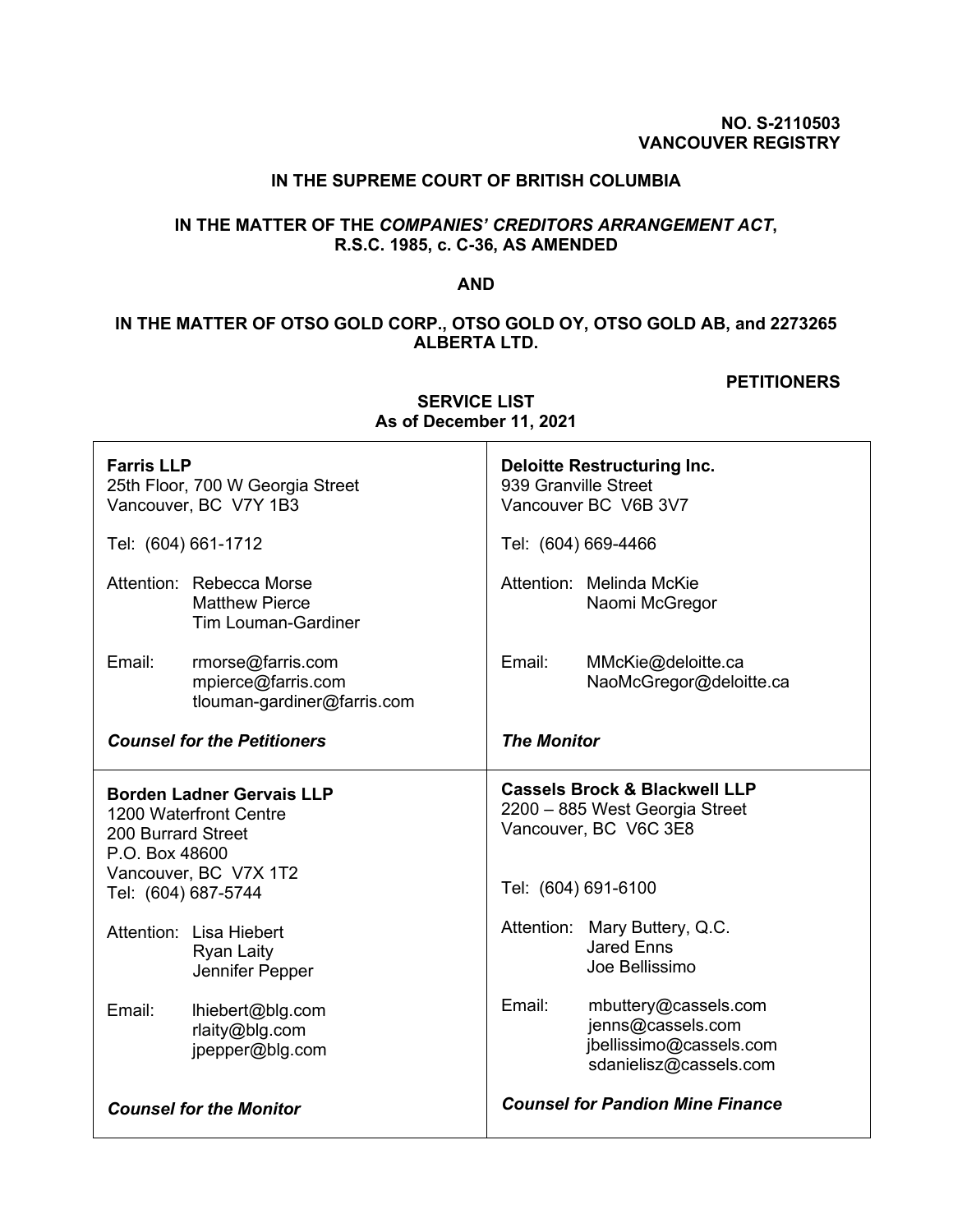| 100 King Street West<br>Tel: (416) 862-4908                                                                                              | <b>Osler, Hoskin &amp; Harcourt LLP</b><br>1 First Canadian Place<br>Suite 6200, P.O. Box 50<br>Toronto ON M5X 1B8 | <b>McMillan LLP</b><br>1055 W Georgia Street<br><b>Suite 1500</b><br>PO Box 11117<br>Vancouver BC V6E 4N7<br>Tel: (236) 826-3022 |                                                          |
|------------------------------------------------------------------------------------------------------------------------------------------|--------------------------------------------------------------------------------------------------------------------|----------------------------------------------------------------------------------------------------------------------------------|----------------------------------------------------------|
| Attention:                                                                                                                               | Marc Wasserman<br>Kathryn Esaw<br>Justin Kanji                                                                     | Attention:                                                                                                                       | <b>Vicki Tickle</b><br><b>Daniel Shouldice</b>           |
| Email:                                                                                                                                   | MWasserman@osler.com<br>kesaw@osler.com<br>jkanji@osler.com                                                        | Email:                                                                                                                           | Vicki.Tickle@mcmillan.ca<br>Daniel.Shouldice@mcmillan.ca |
| <b>White &amp; Case LLP</b><br>1221 Avenue of the Americas<br>New York, NY,<br>USA 10020-1095<br>Tel: 1 (212) 819-8508, 1 (212) 819-8293 |                                                                                                                    | <b>Harris &amp; Company LLP</b><br>14th Floor, 550 Burrard Street<br>Vancouver, B C V6C 2B5<br>Tel: (778) 328 2548               |                                                          |
| Attention:                                                                                                                               | <b>Oliver Wright</b><br><b>Gabrielle Goodrow</b>                                                                   | Attention:                                                                                                                       | Hein Poulus, Q.C.                                        |
| Email:                                                                                                                                   | oliver.wright@whitecase.com<br>gabrielle.goodrow@whitecase.com                                                     | Email:                                                                                                                           | hpoulus@harrisco.com                                     |
| <b>Counsel for Blackrock</b>                                                                                                             |                                                                                                                    | <b>Counsel for Westech International Pty Ltd.</b><br>and Lionsbridge Capital Pty Ltd.                                            |                                                          |